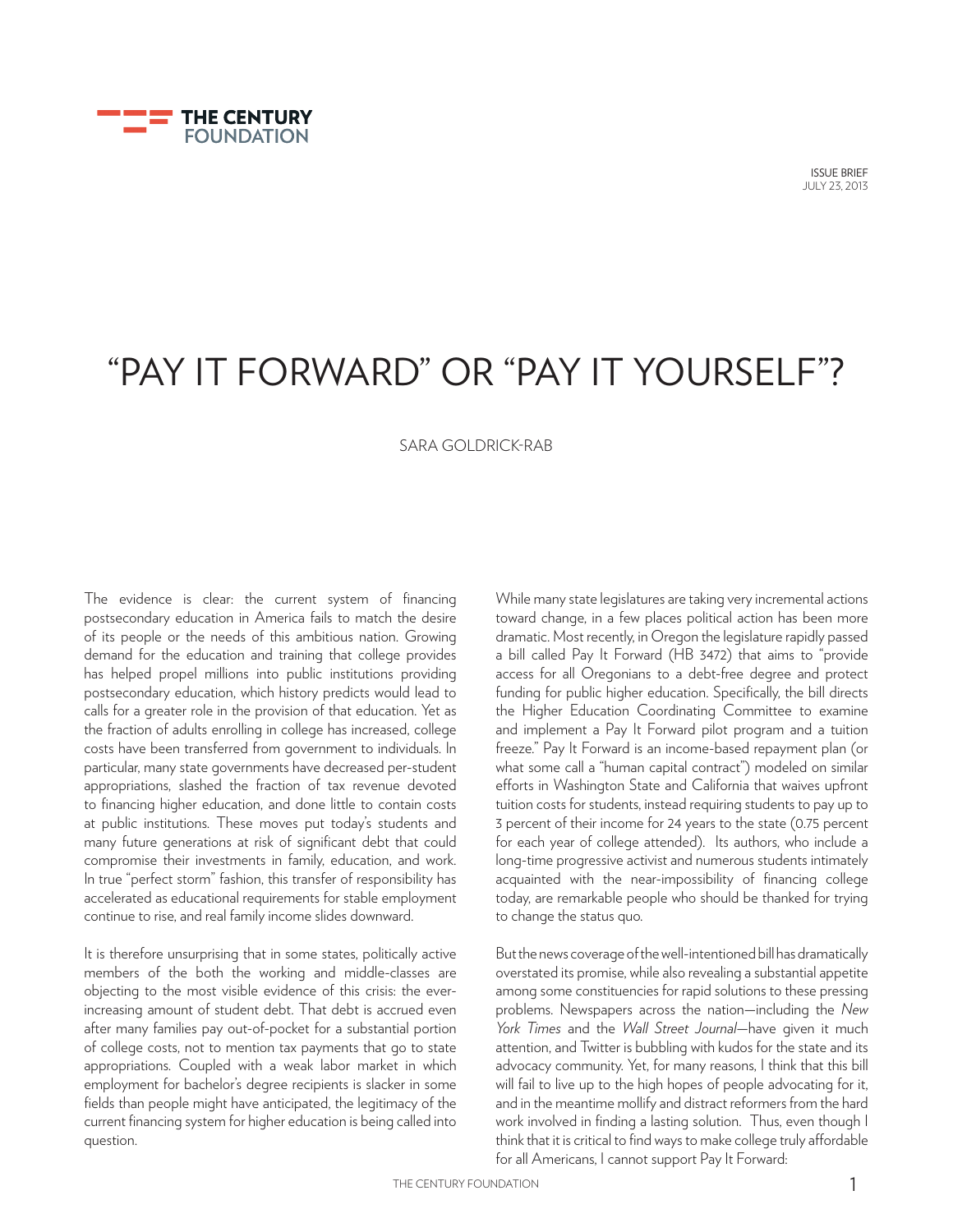1. *It is probably not feasible.* The two most difficult challenges it raises are how to fund the transition costs and how to collect the levy on students' payroll. While proponents in Oregon suggest that the \$9 billion needed to start the program could be raised through state bonds, they require voter approval and of course also must be repaid. Moreover once the money is distributed, the state must ensure that students repay. This will require active participation of the Internal Revenue Service (read: highly unlikely) or substantial work on the part of the state.

2*. It may reduce student debt slightly, but will not eliminate it.* This "debt-free" plan only addresses tuition and fees, which amount to about 40 percent of the costs of attendance in public higher education. Students often borrow to cover the remaining costs (room and board, books, supplies, etc.) or have them covered by grant funds. While Pell recipients might be able to forgo borrowing under this new plan, it is very unlikely that other students will. Moreover, the plan is for students receiving up to four years of schooling, yet barely 50 percent of Oregon students complete a four-year degree in six years. Thus, it is highly likely that many if not most students will leave college with loans in addition to this repayment obligation.

3. *It has the potential to exacerbate classbased institutional segregation.* A similar effort pursued at Yale in the 1970s revealed that wealthy students who achieve high-paying jobs do not like income-based repayment schemes. It is unlikely that times have changed, and wealth-seeking students will have an incentive to move from flagship public universities over to the private sector. If this is addressed by instead, allowing students to opt out and pay tuition and fees up front, the plan will become much more costly.

These are flaws in the plan's construction that impede its workability and effectiveness. But the most important reason to reject Pay It Forward is that the plan's approach distracts from the pursuit of a more effective solution that could benefit all Americans—not just those living in Oregon—and helps to fuel an insurgent mantra among critics of higher education who claim we are over-invested: "Pay It Yourself."

Student debt today is high because colleges—both private and public—are charging students for non-academic activities, catering to the small number of families who desire an elite social experience for their children. States have not matched massive federal investments in student financial aid, instead capitalizing on an apparent willingness among public higher education institutions to transfer their share to students. In other words, both schools (public, private, and for-profit) and state legislatures are complicit in today's crisis, and their impulses are not curtailed with Pay It Forward. Instead, the rhetoric of a "debt-free" public higher education serves to satisfy the left, mute the outcries, and distract public attention from an apparently popular desire to broaden access to postsecondary education by making it truly public.

#### **THE CLAIMS THAT PAY IT FORWARD PROVIDES "FREE" PUBLIC HIGHER EDUCATION**

Before getting into the details of the Oregon bill, let's review what the policy framing by the popular press might lead the public to believe it can accomplish.

> 1. Pay It Forward brings "tuition-free higher education," at least according to Fox News.

> 2. Pay it Forward provides "free higher education the *right way*" according to Matt Bruenig at the American Prospect, the distinctly other end of the political spectrum.

What is most important about these statements is that while neither is factually accurate, both suggest interest in having more discussion about new ways to bring higher education to more Americans at a lower price. That's exciting, and the search for good ideas is a worthwhile one.

At the same time, it is critical that policy proposals—if they are to be taken seriously—thoughtfully address both the pragmatic details involved and the full range of possible consequences. Unfortunately, the information put forth to date by the plan's proponents is short on details and provide little sense of the potential unintended consequences. Given that, it is remarkable (and telling) how rapidly they have been advanced and accepted.

According to the bill passed by the legislature, Pay It Forward students would forgo paying tuition up front, and instead would pay—regardless of whether or not they graduate—a specific percentage of their earnings (depending on how many years they attended school) to the state for 24 years. It is clear that the total amount that most students would pay is greater than if they had paid tuition and fees up front—presumably a pact that many students might be willing to make, in exchange for the lowered payment amounts and longer payment period (a somewhat similar situation to 30-year fixed mortgages versus shorter-term adjustable ones). The plan is similar to a financing arrangement used in at least six countries, including Australia.

In other words, Pay It Forward is not "tuition free"—it simply changes the timing of tuition payments and creates more *differentiation* in how much tuition individual students pay. Nor does Pay It Forward offer "free higher education," since not only must students pay the costs of tuition and fees later, but the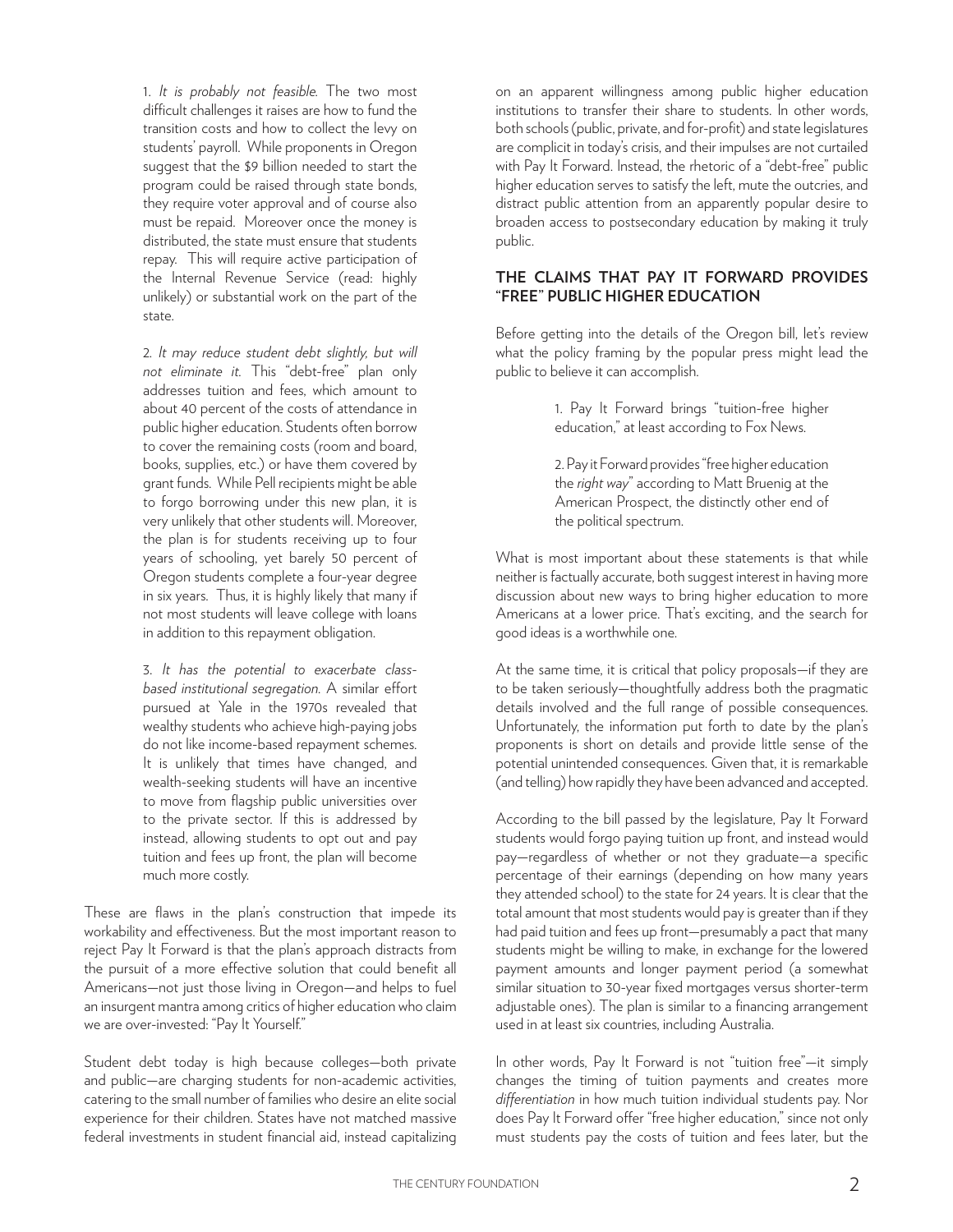costs of room and board, books, and other expenses (amounting to 60 percent of the typical college bill) are not covered at all.

### **THE STATUS QUO: TUITION AND FEES ARE ONLY A FRACTION OF COSTS**

Many Americans might have done a double-take at the last sentence. Yes, tuition and fees constitute the *minority* fraction of the costs of attendance at public universities. Take the University of Oregon, for example.

#### Tuition and Fees = \$9,830

Room and Board = \$10,722

Books and supplies = \$1,050

Other expenses = \$2,430

#### **TOTAL Cost of Attendance= \$24,075**

Reasonable people might disagree over who should cover the costs of room and board for college students, but the fact remains that they must be covered primarily through sources *other than work* if the average student is to succeed in completing a degree. Undergraduates rarely secure jobs paying more than minimum wage, and if they are to have time to devote to studying, they should not work more than 20 hours a week and for those with weaker academic skills in need of tutoring, far less. For students in today's economically vulnerable families, who depend more heavily on one another for support, time for working is increasingly crowded out by the need to care for both older and younger family members. And summer work is not a likely option, since many students need to take classes in order to get hard-to-access courses completed, retake failed courses, or complete enough credits to finish in four years.

So, given all of those stipulations, let's assume an undergraduate is willing and able to work 20 hours a week at minimum wage. After taxes, the student will earn just under \$7,000 a year. Even with payment of tuition and fees delayed until after graduation, their wages would only cover about half of their costs of attendance. The other \$7,000 remains: if Pell-eligible, the student may have that covered with federal aid, but if not, the family either pays it or borrows it. That's right: under Pay It Forward, the average student will still need to work 20 hours a week and pay about \$28,000 (somehow) in order to get a bachelor's degree—after which, up to 3 percent (maybe more) of annual income will be taken by the state for a period of 24 years.

Is this worse than the status quo? Maybe, depending on who you are and what the actual percentage ends up being (more on that in the next section). A few facts regarding the policy's intended resolution of student debt are necessary to understand why it will not significantly improve the current situation:

1. *The crisis in student debt is not mainly in the public sector.* The \$1 trillion in total debt resides mainly with two groups of students: poor students attending for-profit universities, and those engaged in a long period of education, including graduate school. Neither of these are addressed by Pay It Forward.

2. *A federal, income-based repayment (IBR) option already exists and is underutilized.* There are two main issues confronting students in public universities with debt. First, large numbers do not finish their degrees, making repayment much harder. Second, those who graduate do not opt for the existing income-based repayment plan, instead paying substantial amounts of their income over a short period of time, even when unemployed. This puts them at risk for delinquency or default. But there is already a solution: the federal IBR option, which prevents delinquency or default entirely by making monthly payments conditional on income and capping payments at no more than 15 percent of income. The repayment period is often far shorter than Pay It Forward's, but only a small fraction of borrowers has enrolled in IBR, seemingly because many do not know about it. Presumably IBR would continue to exist under Pay It Forward and payments for the Oregon program would not be counted as debt (since it is not called a loan). In this case, students would be enrolled in two "affordable" repayment plans but have to make debt service payments approaching or in excess of what either program considers "affordable."

3. *Private providers already offer very similar options to students.* There are at least two firms in the private sector that make these investments in students, but instead of putting taxpayers on the hook for the risk that students will not repay, investors can choose to invest or not invest in a given student based on their comfort with the likelihood that the student is a good risk. These firms use variable-rate rather than flat-rate risk pricing to protect that investment. It is not clear that a flat-rate scheme is better for the majority of students, or good for the state, and I strongly suspect the rate will therefore climb substantially over time as problems with the initial calculations are realized. Consider whether you would support this plan if the amount that must be repaid were 5 percent, 10 percent, or even higher? With this option already available to students yet not remotely popular, why should the state get involved?

4. *Parents of students in the public sector often*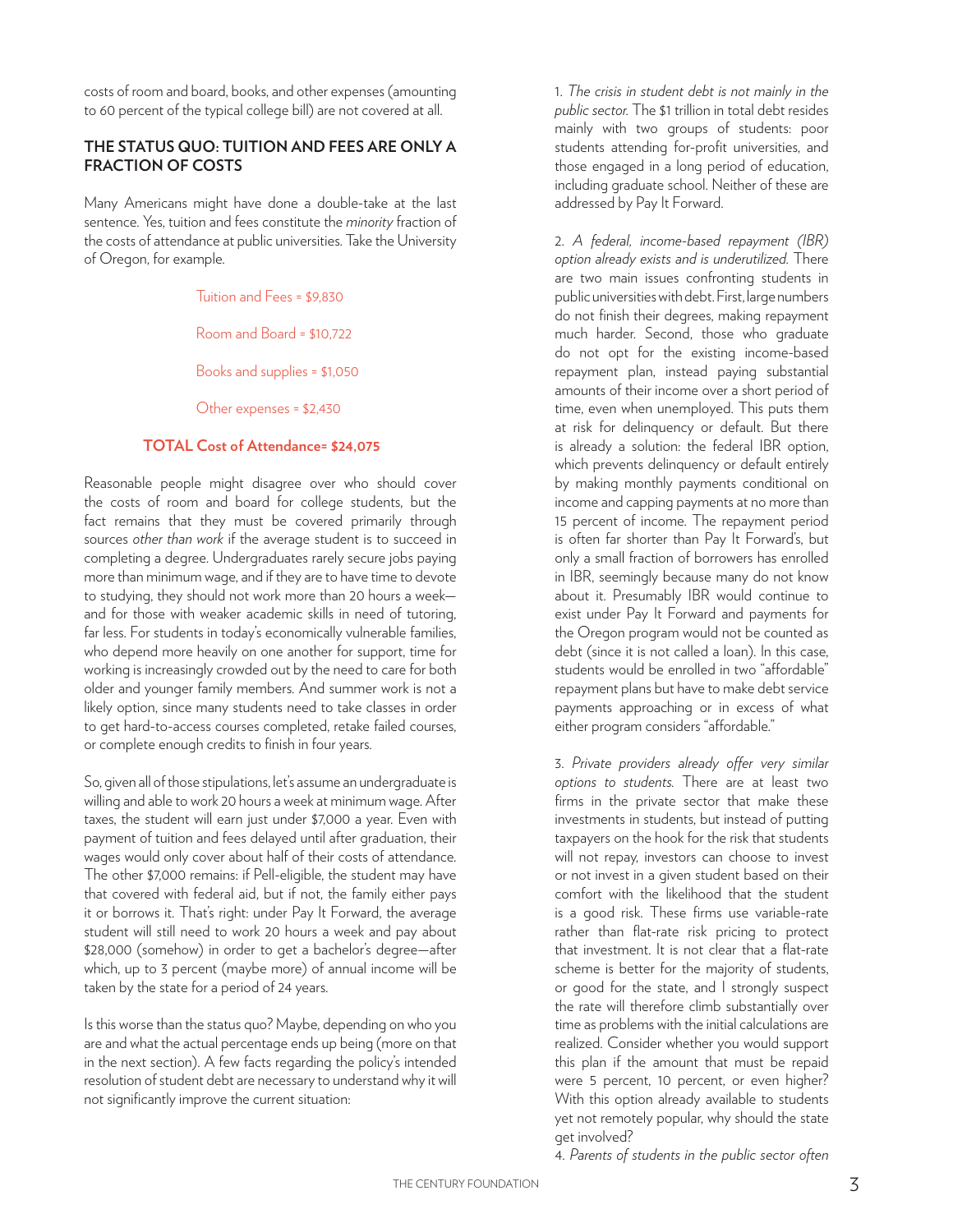*hold more debt than their students.* The amount students can borrow each year is capped such that middle-income students rarely borrow more than \$5,000 a year. But parents face fewer restrictions, opting for the Parent Plus Loan and private options, financing up to \$15,000 or more a year. The real crisis may lie with parents affected by debt accrued for their children—and if anything, Pay It Forward may most suit their needs by passing more costs to their children.

The truth is that, despite lofty promises, Pay It Forward has the potential to do very little if anything about the significant burdens facing higher education's key stakeholders.

#### **THE BURDEN ON THE STATE**

Income-based repayment programs are difficult to particularly implement for two reasons. First, they require a great deal of upfront cash. You cannot loan out money you do not have. Reports indicate that Oregon must raise at least \$9 billion to get this program started, and yet the proposals provide no indication of where it might come from. I am told that the likelihood source is state bonds, which of course require repayment as well. Perhaps even more importantly, \$9 billion is very likely a significant underestimate of the actual costs. One key issue is that only about half of entering undergraduates in Oregon public universities turn into graduates over a six-year period so it repayment will be slower to accrue and likely lower than anticipated. In addition, the projected earnings trajectories by age on which the repayment calculations are made need to reflect the demographic at hand—they are based on averages yet the majority of today's graduates are women, and they continue to earn less and take more time off from employment for childbearing. The less that graduates pay back, the more the program costs up front. Moreover, I doubt that students will tolerate such a lengthy repayment period, and if it is shortened, the costs go up. Thus, if \$9 billion is an estimate based on high four-year graduation rates, uses average earnings rather than for a predominately female group of students, and assumes a maximum of 3 percent then it is substantially under-stated.

Sometimes the best intentions go awry, and in this case it is possible that instead of state bonds, the Oregon Legislature could opt for a funding source mentioned by advocates in Washington State: ending need-based financial aid in the form of grants to low-income students. The consequence? Students from low-income families would have to pay even more for their own education. That's one way of leveling the playing field, but not one that many progressives would support.

Second, there must be a mechanism for collecting the money loaned to students. This is an enormous undertaking, and one far harder to accomplish as an individual state or in a nation as large as the United States. (Australia—one country where a similar plan is in effect—is not a reasonable example in this case.) The challenge of recollection is not a hypothetical, and it is not a small or inexpensive concern; in fact, an American example suggests that the wealthiest students will be the ones most likely to try and abdicate on repayment. In the 1970s, Yale University instituted a Tuition Postponement Option, developed by Nobel prize–winning economist James Tobin, designed to "help needy students afford an Ivy League education in a way that wouldn't discourage them from pursuing worthy low-paying careers." Similar to Pay It Forward in concept, it effectively backfired, as students who did well with their Yale education refused to repay, and bad-mouthed the program. Incredibly, beneficiaries publicly denigrated it as a terrible financial tool, and drew parallels between its longevity and the lasting power of some sexually transmitted diseases! We can expect today's wealthy alumni to do the same, and demand an opt-out mechanism, which will undermine the program's financial stability if granted.

Certainly, the participation of the Internal Revenue Service would greatly help this effort, but gaining that participation is no small feat—and the IRS will have a substantial burden to carry.

## **THE BURDEN ON STUDENTS**

Let's say the proposal is funded and moves forward. What next? In terms of consequences for students, the biggest change is that tuition and fees will be paid post-graduation (or post-dropout, since despite media reports, all students will pay, not only graduates) and the amount paid will depend on one's income over the next 24 years. There are several possible positive benefits, including: reducing fears of sticker price among some students, allowing families to save for a longer period of time to pay college costs, lessening student debt, and creating an incentive for students to opt for less lucrative fields for their jobs and careers or stay home to raise kids.

But these potential benefits are overwhelmingly hypothetical. Colleges and universities will still have to disclose the remaining cost of attendance, which will be substantial, so sticker shock will remain. As noted earlier, most students will still have to borrow money to pay those costs, or families will have to pay them out of pocket. Rather than saving for future tuition payments, trends in family dynamics suggest that parents are just as likely to reduce their obligation to contribute to their children, since once they are employed they are "on their own" as adults. In this case, the share of college costs paid by parents rather than children may decline. In fact, this seems to be an intention of the plan, as it proponents are careful to highlight the rising amount of student debt held by parents. Finally, there is little evidence that incomebased repayment plans succeed at changing occupational choices—they provide a reward to people who opt for socially valuable but less lucrative careers, but do not induce them to choose them over other options.

In addition, many middle-class students who currently pay for college at least partly out of pocket may pay a larger sum of money for their tuition and fees under the plan than they do currently. A graphic in the *Wall Street Journal* makes this clear: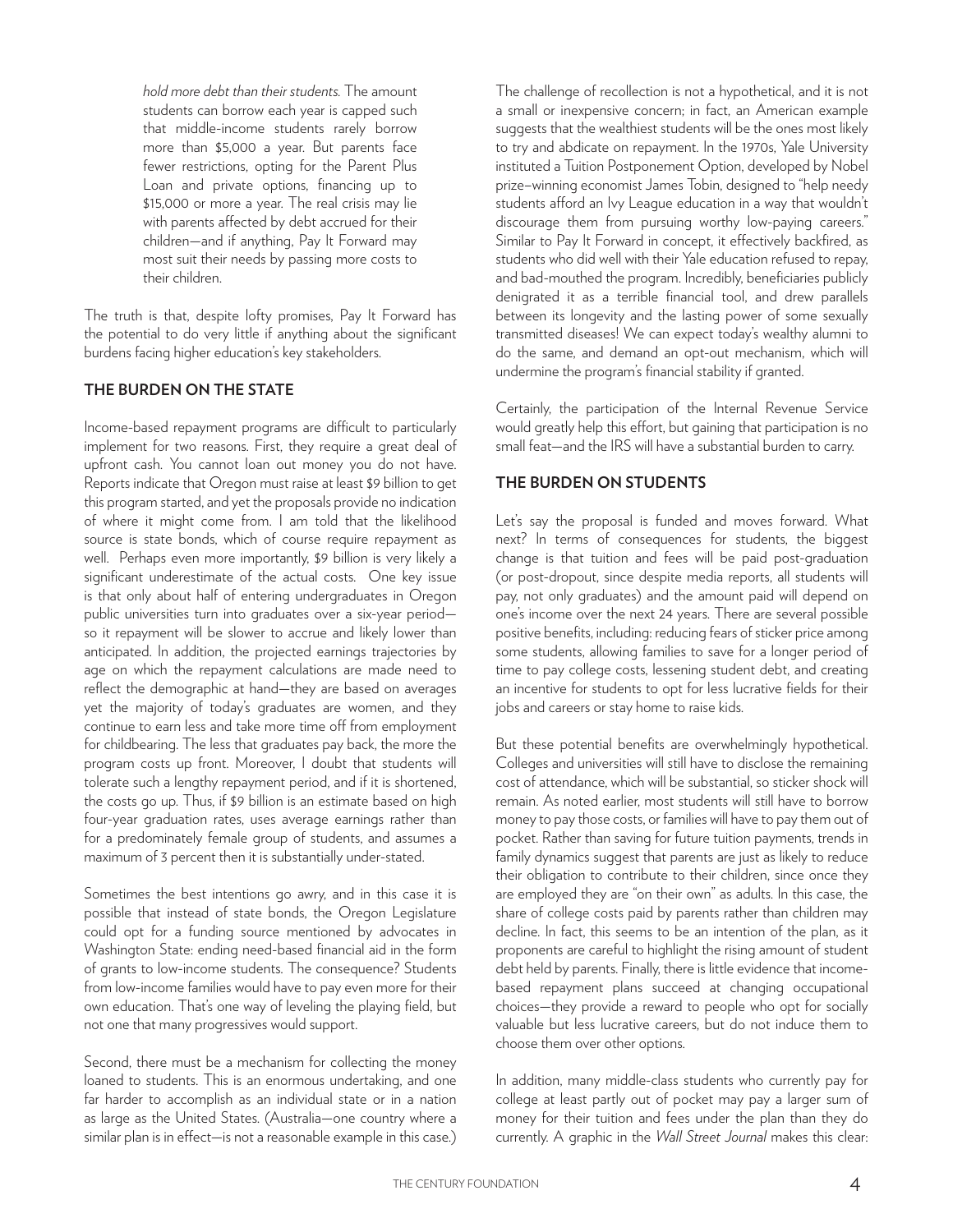while median debt among borrowers hovers around \$25,000, the average student paying it forward will pay an extra \$7,400 for the longer repayment period. (Moreover, these numbers are likely understated since they do not adjust for net present value.) For students with currently lower-than-average debt loads and higher than-average earnings, the costs will be higher. The real beneficiaries might be those students borrowing more than the average amount to attend college while earning less than average post-graduation—but this hinges on their ability to cover their costs of attendance outside of tuition and fees without borrowing. If they borrow, the apparent benefits of this plan will be diminished. And if the repayment percentage rises, and it easily could, this calculus adjusts yet again.

#### **PAY IT FORWARD'S TROJAN HORSE**

Oregon is getting a remarkable amount of praise for this plan, and undoubtedly its legislators are thrilled. The plan calls for the state to continue to invest in public higher education going forward, the part of the deal that is arguably most critical. But the real "pay it forward" in the plan is the goal that today's students will create a "stable funding stream" for tomorrow's students relieving the state of the need to do so. Critically, the plan's authors call it a plan of "shared responsibility." Given that they are students, it is likely that they mean to imply that the state will do more to participate—but the state in this case may forecast the opposite—a willingness of students to do even more to pay for college themselves.

After all, Oregon has taken steps in recent years towards the privatization of public higher education. The share of general fund monies going to higher education in Oregon declined from 17 percent in 1997 to 5.8 percent in 2009. It is a laggard, falling in the bottom 20 percent of appropriations per FTE. Moreover, Republicans have endeavored to exert less direct financial oversight and administration of public universities in the state by altering the governance structure, which could lead to further cost escalation. But this isn't unusual these days, as most states seek to justify their disinvestment in higher education and seek ways to take it further. What better evidence that the state could get away with doing even less for students than observing those same students agreeing to cover the costs themselves, out of their future income?

Lest this sound overly cynical, consider the case of Virginia, where the flagship university argued that by doing more itself, state support would increase. In fact, the more financial independence the university took on, the less support it got—students and families pay a larger fraction of college costs in the state than ever before.

The key here is that the Oregon plan requires students to pay their future income back to the state for decades to come—but does not obligate the state to continue its investment. This is unsurprising, since from their inception by economist Milton Friedman these "human capital contracts" have treated higher education as a private good. While the state may not raise the repayment percentage paid by current students, it can certainly increase it for future students—and it will have every incentive to, as long as public objections remain relatively quiet.

In other words, there is a possible dark side of the proposal getting insufficient attention: some Oregon legislators seeking to spend less on higher education may be supporting Pay It Forward in order to simultaneously quell public outrage about student debt, garnering positive media attention and votes, while also increasing the fraction of higher education costs paid by students and families.

#### **REDUCING EDUCATIONAL INEQUALITY, OR EXACERBATING IT?**

There rhetorical approach used to describe Pay It Forward is notable: it is "not a loan" but rather a "social insurance program." Use of that social insurance will purportedly reduce barriers to college attainment and promote equality. How will this occur?

In fact, Pay It Forward seems most likely to benefit the parents of students from middle-income families who are currently taking on PLUS loans that are not subject to income-based repayment now. If they transfer their current financial contributions (before loans) to helping their students fund their other costs of attendance (most likely to help them avoid the need to work) and they do not offer to contribute to the payments post-college, then their own borrowing will lessen. But importantly, this will be achieved by transferring the burden to their children—not by getting rid of it entirely.

Even more importantly, however, the policy has the potential to increase the institutional segregation of students based on family income. Students from wealthy families at public institutions do not accrue much debt now—they pay out of pocket—and they could pay more under Pay It Forward. In fact, that is precisely the intention of the model: as one reporter described it, "Just like a venture-capital portfolio that earns its profit from a few star investments, many students would end up underpaying the cost of their college, subsidized by the school's star businessmen."

As illustration, consider that with annual tuition and fees of about \$10,000 they currently pay about \$40,000 in tuition and fees for a bachelor's degree at public institutions. If they go on to average \$80,000 per year over the next 20 years, they will have paid almost \$48,000—and if they earn more, they will pay more. The value of paying that money out more slowly over time may convince them that it is worth remaining in public higher education, but it is just as likely that they will perceive a disincentive to stay in a system that capitalizes on their future earnings in this way, when private institutions offer them the easier option of having their parents pay now. If the students with the greatest earning power face incentives to leave the public sector (as suggested by the Australian experience) the long-term sustainability of Pay It Forward may also be in question. Worse yet, the model will likely allow wealthy families to 'opt out,' exacerbating the current situation in which some students graduate with no debt, and others pay off college for decades.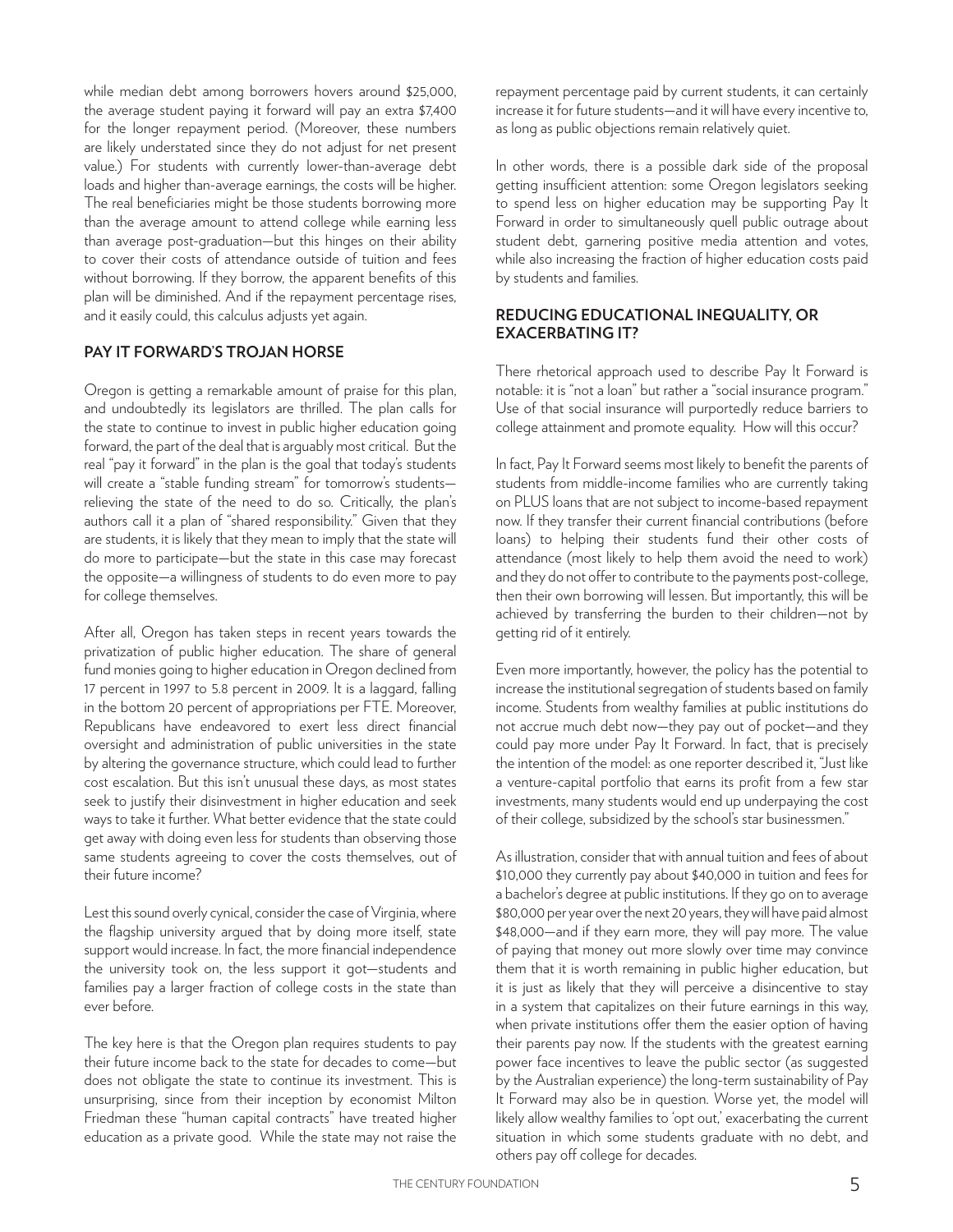Admittedly, many of the concerns raised here are hypothetical ones. But this proposal is entirely hypothetical. The plan for a demonstration program is a weak one, since it would be impossible to extrapolate the findings from an experiment done with a few universities to implications for either a state-level or national policy, and it would be unethical and impossible to properly assess effects using methods like random assignment in order to get clear evidence of effectiveness.

#### **THE POLITICAL CONSEQUENCES OF PAY IT FORWARD—PAY IT YOURSELF**

It may seem to the reader a bit odd for a scholar like myself, so concerned with finding ways to make college more affordable, to argue so strenuously against a seemingly progressive policy. Fully explaining my reason for engagement requires a brief discussion of the political economy of "Pay It Forward" plans.

For forty years, a quiet revolution has redefined individual value as residing in "human capital," a commodity rather than part of an integrated society. As such, advocates of higher education have willingly embraced a narrative that says those who benefit shall pay. The effect of this model has been an increasing focus on the wage premiums accruing to college degrees, growing efforts to document individual-level returns across and among individuals rather than impacts on society, and the development of a student loan industry that makes it possible for colleges and universities to raise costs without losing enrollment.

We have lost sight of two critical things. First, there is a broad societal function of education: ensuring that our democracy has informed voters capable of full participation. A focus on that function means funding public postsecondary education through taxation, shared progressively across all citizens of a state. Furthermore, it means constraining those public institutions from developing elaborating university activities while enjoyable for participants, putting college beyond financial research for the general public. A focus on high-quality postsecondary learning with few extras, no frills, could be provided and publicly supported with a true social compact, one involving all key partners, including the federal government. Turning the energy around this proposal into a constructive plan that moves toward that goal would be a smart move.

In addition, institutional behaviors matter for the success of their students. Pay It Forward does nothing to address the numerous challenges created by the actions of colleges and universities, including those in the public sector, and even lets states off the hook for monitoring those behaviors. It is predictable but unfortunate that the proposal includes no accountability for either states or higher education institutions. In fact, their abdication of responsibility for college affordability over the last forty years is why we are in this mess in the first place.

Unfortunately—and I think unintentionally—Pay It Forward subscribes to the same old narratives and assumptions of the current system. Not only is it silent on the matter of college costs and taxation and does nothing to increase the government role in shouldering the burden of costs, but the solution it offers is for students to help themselves. As one of the student authors of the plan told the *New York Times*, "When we talked to legislators, conservatives said it appealed to them because it's a contract between the student and the state, so they see it as a transaction, not as a grant." That's partly right—it is a transaction, one that requires repayment, and most certainly is not a grant. But it is also not a two-way contract between students and the state, it is one-way, and largely student to student. Instead of Pay It Forward, it might be called Pay It Yourself.

The short-term benefits of the plan could be undermined by the longer-term political consequence of silencing the fire raging among those seeking a real long-term solution. It is very unlikely that Pay It Forward will be financially possible, initially or over the long haul, but it is quite likely that popular appetite for the program will satisfice enough people to keep them from working day and night on better solutions.

In other words, my largest concern is that neutering the powerful voices of middle-class families outraged about skyrocketing debt and high tuition with a Pay It Forward approach is politically convenient and could unintentionally cripple real progress toward real solutions. It conveniently skirts issue of high college costs by emphasizing the flexible, long-term nature of the repayment plan, and obscures discussions of rising tuition entirely. In fact, college graduates will pay under this plan—and they will pay far too much. Today, investments in postsecondary education are not private transactions but rather are public ones, and the social insurance policy we need is one that combines truly free tuition and fees with need-based financial aid.

This article was originally posted at:

http://tcf.org/work/education/detail/pay-it-forward-or-pay-ityourself/

\_\_\_\_\_\_\_\_\_\_\_\_\_\_\_\_\_\_\_\_\_\_\_\_\_\_\_\_\_\_\_\_\_\_\_\_\_\_\_\_\_\_\_\_\_\_

SARA GOLDRICK-RAB is associate professor of educational policy studies and sociology at UW-Madison. She is also the Senior Scholar at the Wisconsin Center for the Advancement of Postsecondary Education, and an affiliate of the Institute for Research on Poverty, Center for Financial Security, LaFollette School of Public Affairs, and Wisconsin Center for Educational Research. She is also the Project Director for the What Works Clearinghouse's expansion into postsecondary education. As a scholar-activist and sociologist with a deep commitment to bringing research into policy and practice, Dr. Goldrick-Rab's research explores policies aimed at reducing socioeconomic and racial inequalities. She was named a 2010 William T. Grant Scholar for her project "Rethinking College Choice in America." She was also a 2006 National Academy of Education/Spencer Foundation postdoctoral fellow.

She is the co-author of *Putting Poor People to Work: How the Work-First Idea Eroded College Access the Poor* (Russell Sage,